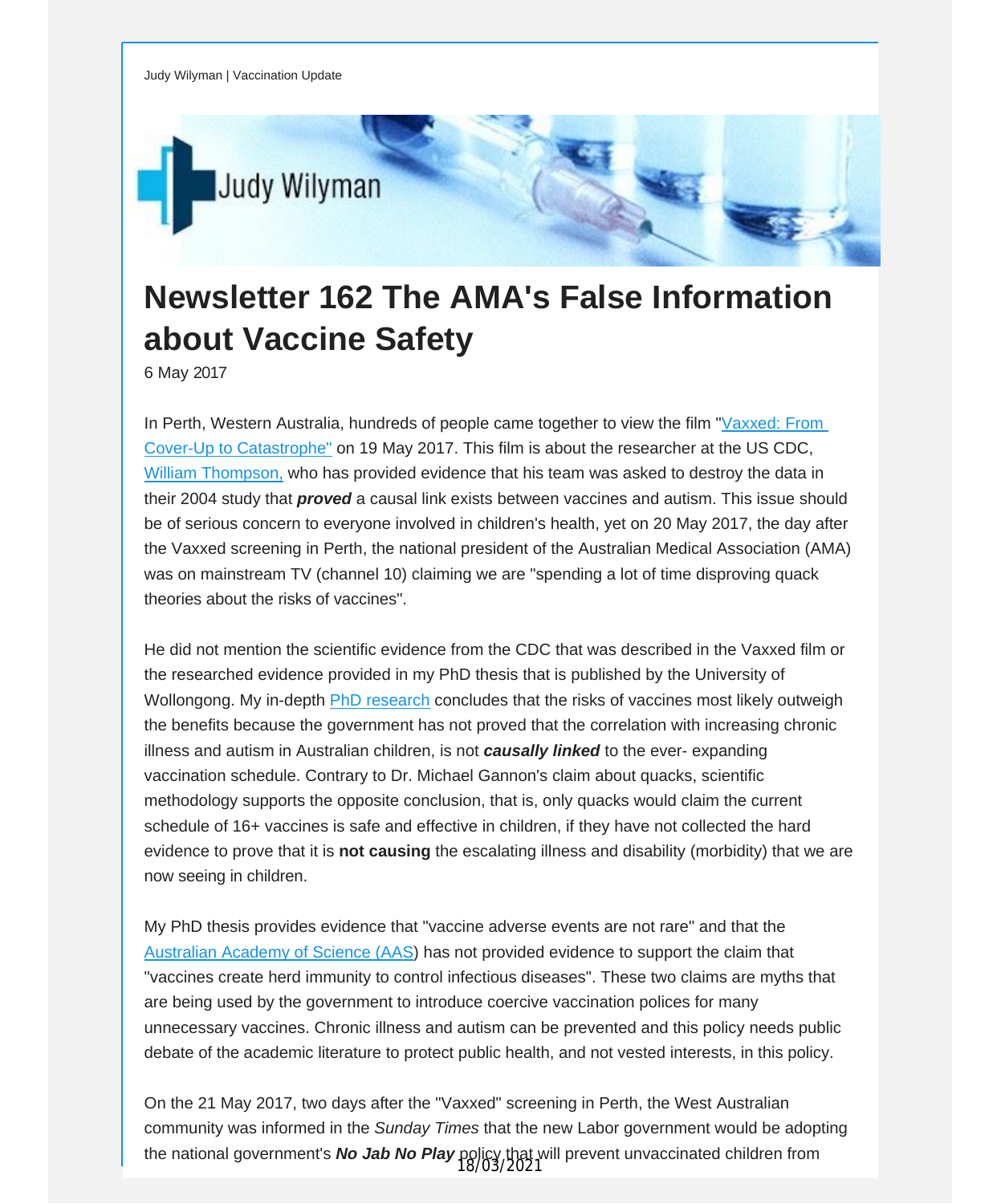attending childcare and preschools in WA. This policy, along with the *No Jab No Pay* Social Welfare policy that discriminates financially against healthy unvaccinated children, is coercive: it is linked to the ability of parents to earn their livelihood. Yet the public has not been involved in any discussion of this policy in Western Australia. On the 9 June 2017 (**one week** after announcing the government's intention) the WA health minister, Roger Cook, is going to the national meeting for state health ministers to sign up to the national government's *No Jab No Play* policy, yet there has been no opportunity for the concerned WA community to be involved in any discussion of this significant health policy.

This is not democracy and the public is currently requesting a meeting with WA politicians to present their opposition to the *No Jab No Play* policy. On the 28 May 2017, at short notice, hundreds of people attended a rally in Fremantle to demonstrate their opposition to the policy and to sign a petition to present in the WA Parliament. This rally has been described in the [Fremantle](http://vaccinationdecisions.us8.list-manage1.com/track/click?u=f20605fde3732e41929f4a3f2&id=6e61ca6d71&e=fec8337d3c)  [Herald.](http://vaccinationdecisions.us8.list-manage1.com/track/click?u=f20605fde3732e41929f4a3f2&id=6e61ca6d71&e=fec8337d3c)

To date the concerned WA community has not had a response to our request for a meeting and I will keep you informed of this situation. It is noted that the pharmaceutical lobby groups have significant access to politicians through donations and lobbying activities and they are influencing public health policies and the mainsteam media. The public is not being given a voice in these policies and independent science is not being used as the foundation for these coercive and discriminatory policies. Whilst other countries such as Sweden and Switzerland have rejected coercive and mandatory vaccination due to the known serious health risks and lack of independent science, the Australian government is not allowing community input into these policies and conflicts of interests on vaccine advisory boards are endangering public health.

## Dr. Judy Wilyman PhD

Bachelor of Science, University of NSW Diploma of Education (Science), University of Wollongong Master of Science (Population Health), Faculty of Health Sciences, University of Wollongong. PhD in [The Science and Politics of the Australian Government's Vaccination Program](http://vaccinationdecisions.us8.list-manage.com/track/click?u=f20605fde3732e41929f4a3f2&id=d640576357&e=fec8337d3c), UOW School of Social Science, Media and Communication (re-named the School of Humanities and Social Inquiry in 2014).